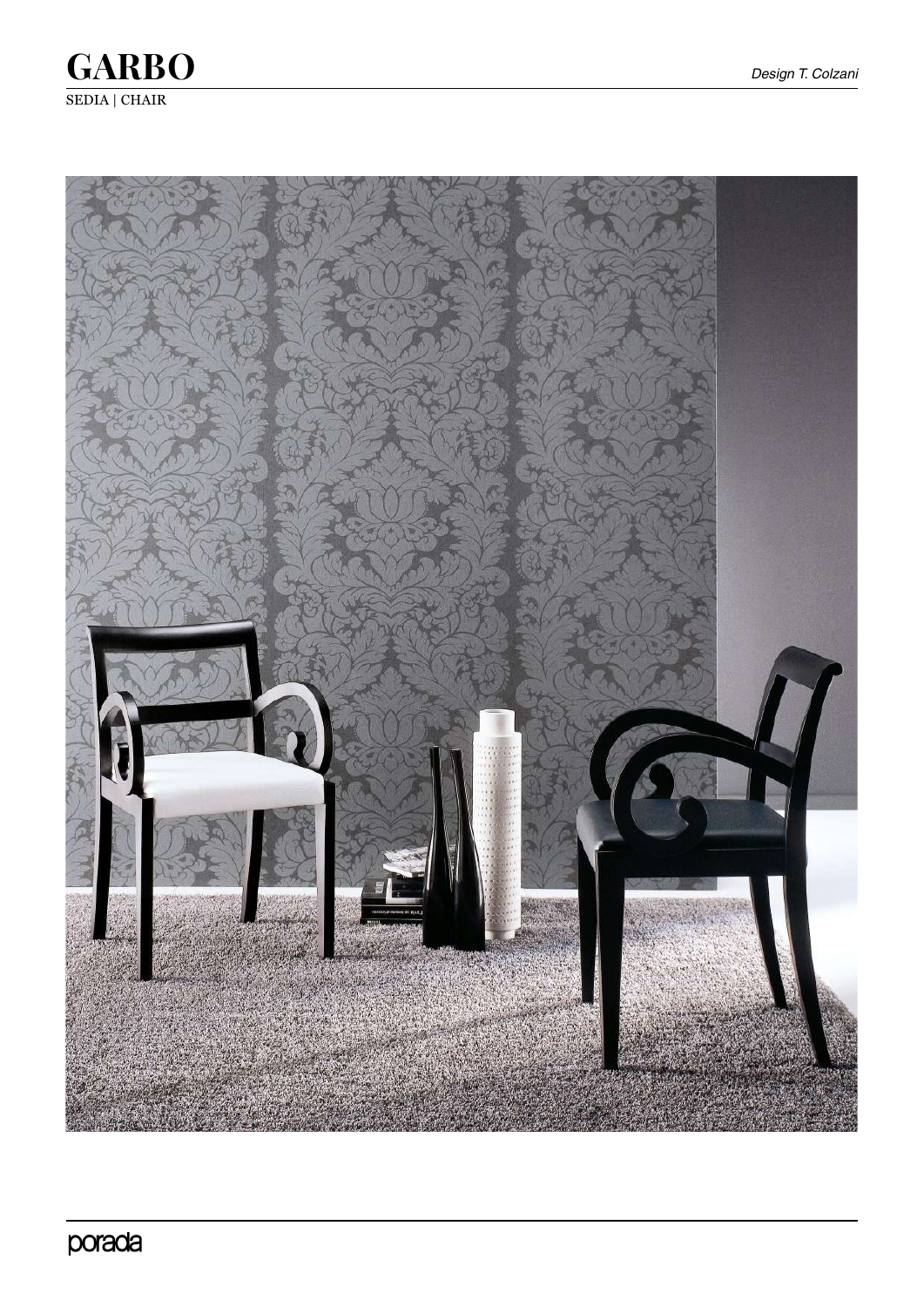# **GARBO** *Design T. Colzani* SEDIA | CHAIR

Poltroncina con struttura in massello di noce canaletta e rivestimento nei tessuti della collezione.

*Armchair with frame in solid canaletta walnut and cover in the fabrics of the collection.* 

*Armlehnenstuhl mit Gestell aus massivem Nussbaum Canaletta und Bezug in den Stoffen der Kollektion.* 

*Petite fauteuil avec structure en noyer canaletta massif et revêtement dans les tissus de la collection.* 

*Butaquita con estructura en nogal canaletta macizo y revestimiento en las telas de la colección.*





porada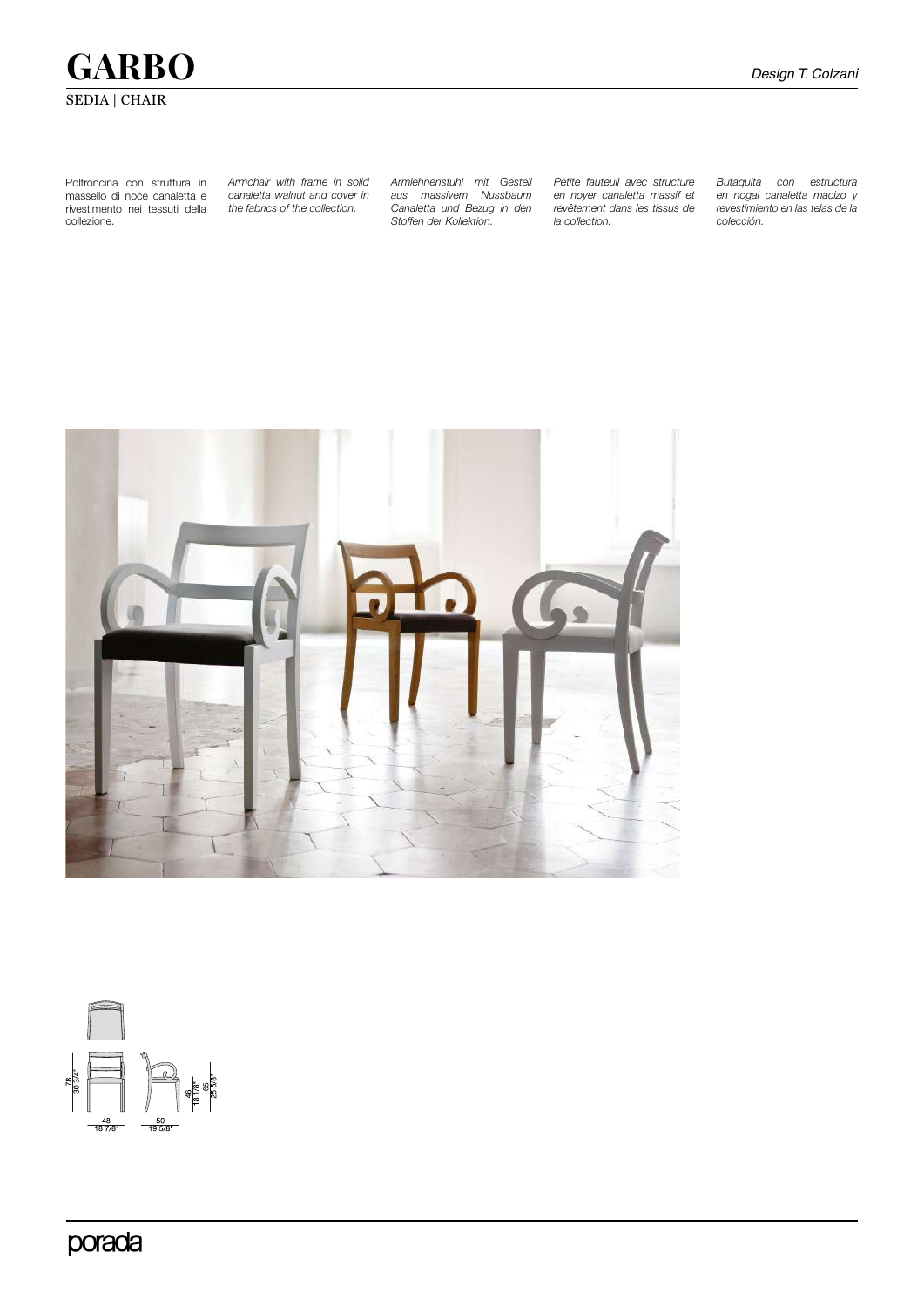## **GARBO** *Design T. Colzani* SEDIA | CHAIR

GRANATA Granata *(NCS S4050Y90R)*

### **Essenze** | *Wood*



Canaletta Walnut



NOCE CANALETTA Canaletta Walnut *tinto/stained moka*

NOCE CANALETTA Canaletta Walnut *tinto/stained wengé*

### **Laccato opaco poro chiuso** | *Matt Lacquered closed pore*